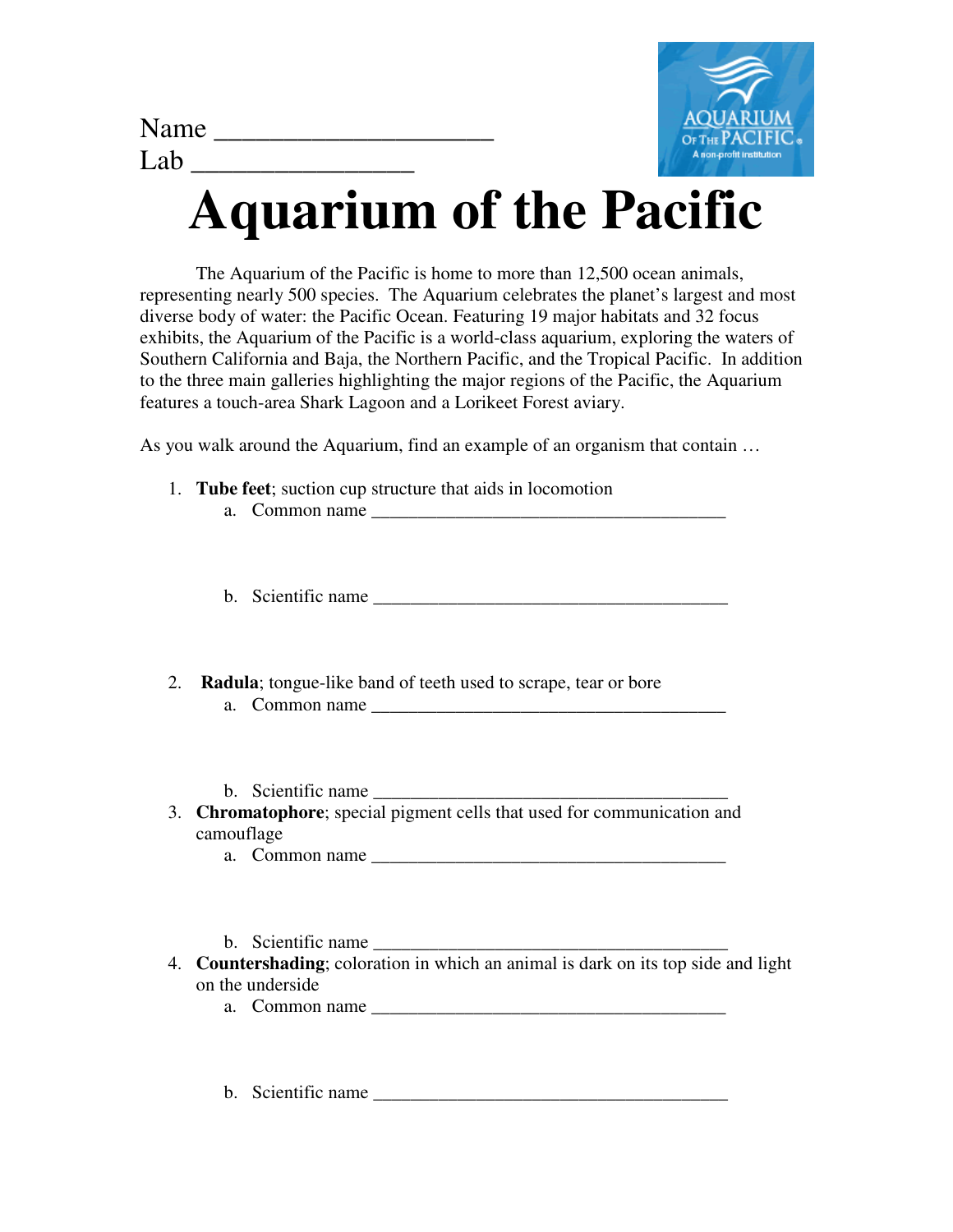## **Southern California and Baja Gallery – Kelp Forest**

5. Kelp does not have a root system like land plants. What is the attachment called that holds the kelp to the bottom of the sea floor?



- 6. How fast does kelp grow?
- 7. What is the compound found in kelp that is used in many household products and medicines?
- 8. Name one product that you have used within the last 24 hours that contained the compound in question #7.
- 9. Different animals inhabit different areas of the kelp. What are the characteristics of animals found…
	- a. at the top of the kelp forest?
		- i. Common name ii. Scientific name \_\_\_\_\_\_\_\_\_\_\_\_\_\_\_\_\_\_\_\_\_\_\_\_\_\_\_\_\_\_\_\_\_\_\_\_\_\_
	- b. in the middle of the kelp forest?
		- i. Common name
		- ii. Scientific name \_\_\_\_\_\_\_\_\_\_\_\_\_\_\_\_\_\_\_\_\_\_\_\_\_\_\_\_\_\_\_\_\_\_\_\_\_\_
	- c. on the bottom of the kelp forest?
		- i. Common name
		- ii. Scientific name \_\_\_\_\_\_\_\_\_\_\_\_\_\_\_\_\_\_\_\_\_\_\_\_\_\_\_\_\_\_\_\_\_\_\_\_\_\_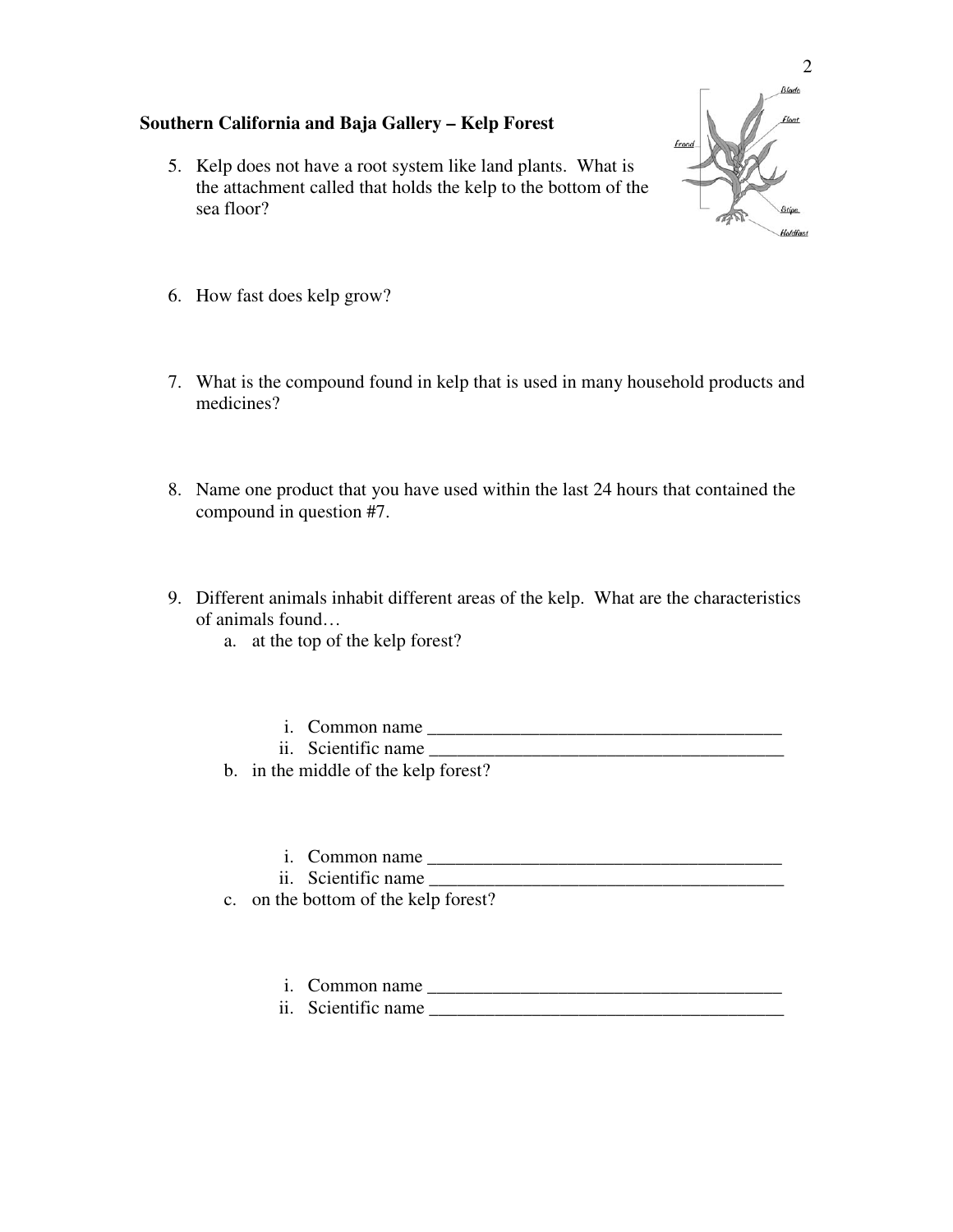

## **Southern California and Baja Gallery – Mammals**

- 10. How can you differentiate seals from a sea lions?
- 11. Observe the seals and sea lions. How do seals and sea lions swim differently?

## **Shark Lagoon**

- 12. Touch a shark and a ray. Do they feel the same? Describe their textures.
- 13. What are Ampulae of Lorenzini?
- 14. What are dermal denticles?
- 15. Sharks have adaptations that allow them to be buoyant. Explain why the following adaptations aid in buoyancy.
	- a. Liver
	- b. Cartilaginous skeleton

## **Northern Pacific**

16. By species, numbers and mass, invertebrates are the most prevalent animals in the ocean. What are invertebrates?